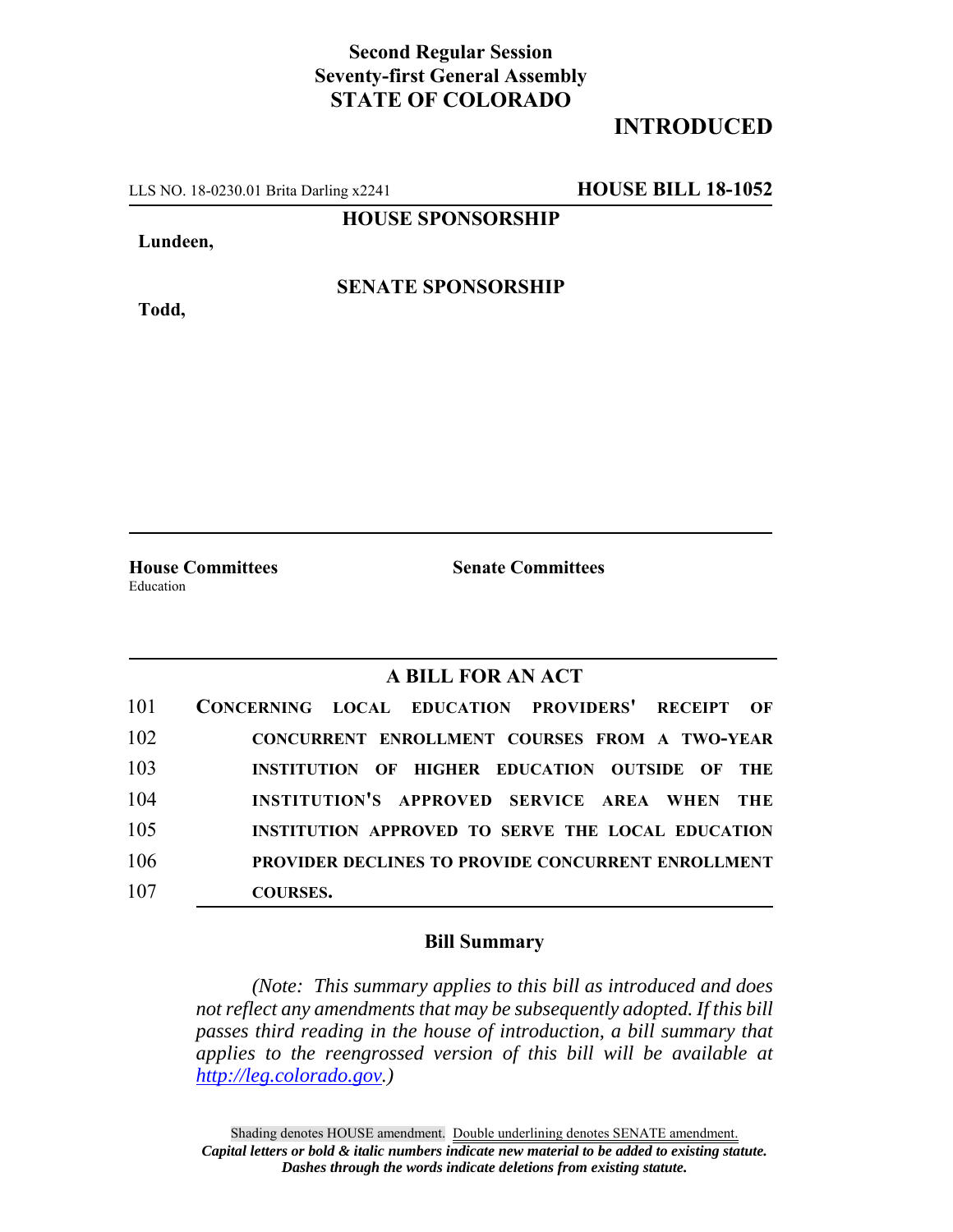Under current law, a 2-year institution of higher education may provide a concurrent enrollment program or course to local education providers that are located within the institution's college service area approved by the Colorado commission on higher education (commission). The bill requires the commission to establish a policy that allows a 2-year institution of higher education to provide a concurrent enrollment program or course to a local education provider that is not within its college service area if the designated 2-year institution of higher education chooses not to provide a concurrent enrollment program or course requested by the local education provider.

The bill specifies how concurrent enrollment programs or courses provided by a 2-year institution outside of its service area will be funded.

| $\mathbf{1}$   | Be it enacted by the General Assembly of the State of Colorado:                              |
|----------------|----------------------------------------------------------------------------------------------|
| $\overline{2}$ | <b>SECTION 1.</b> In Colorado Revised Statutes, 23-1-109, add (6) as                         |
| 3              | follows:                                                                                     |
| $\overline{4}$ | 23-1-109. Duties and powers of the commission with regard to                                 |
| 5              | off-campus instruction - provision of concurrent enrollment                                  |
| 6              | programs - legislative declaration - definitions. $(6)(a)$ AS USED IN THIS                   |
| $\overline{7}$ | SUBSECTION (6), UNLESS THE CONTEXT OTHERWISE REQUIRES:                                       |
| 8              | (I) "COMMISSION-APPROVED TWO-YEAR INSTITUTION" MEANS THE                                     |
| 9              | TWO-YEAR INSTITUTION OF HIGHER EDUCATION IN WHOSE COLLEGE                                    |
| 10             | SERVICE AREA THE LOCAL EDUCATION PROVIDER IS LOCATED.                                        |
| 11             | (II) "TWO-YEAR INSTITUTION OF HIGHER EDUCATION" MEANS A                                      |
| 12             | STATE-SUPPORTED INSTITUTION OF HIGHER EDUCATION WITH A TWO-YEAR                              |
| 13             | ROLE AND MISSION, INCLUDING THE COMMUNITY COLLEGE ROLE AND                                   |
| 14             | MISSION OF ADAMS STATE UNIVERSITY AND COLORADO MESA UNIVERSITY.                              |
| 15             | (b)<br>THE COMMISSION SHALL ESTABLISH A POLICY THAT                                          |
| 16             | LOCAL EDUCATION PROVIDER PARTICIPATION<br><b>FACILITATES</b><br>$\mathbb{N}$<br>$\mathsf{A}$ |
| 17             | CONCURRENT ENROLLMENT PROGRAM OR COURSE, PURSUANT TO ARTICLE                                 |
| 18             | 35 OF TITLE 22, WITH A TWO-YEAR INSTITUTION OF HIGHER EDUCATION                              |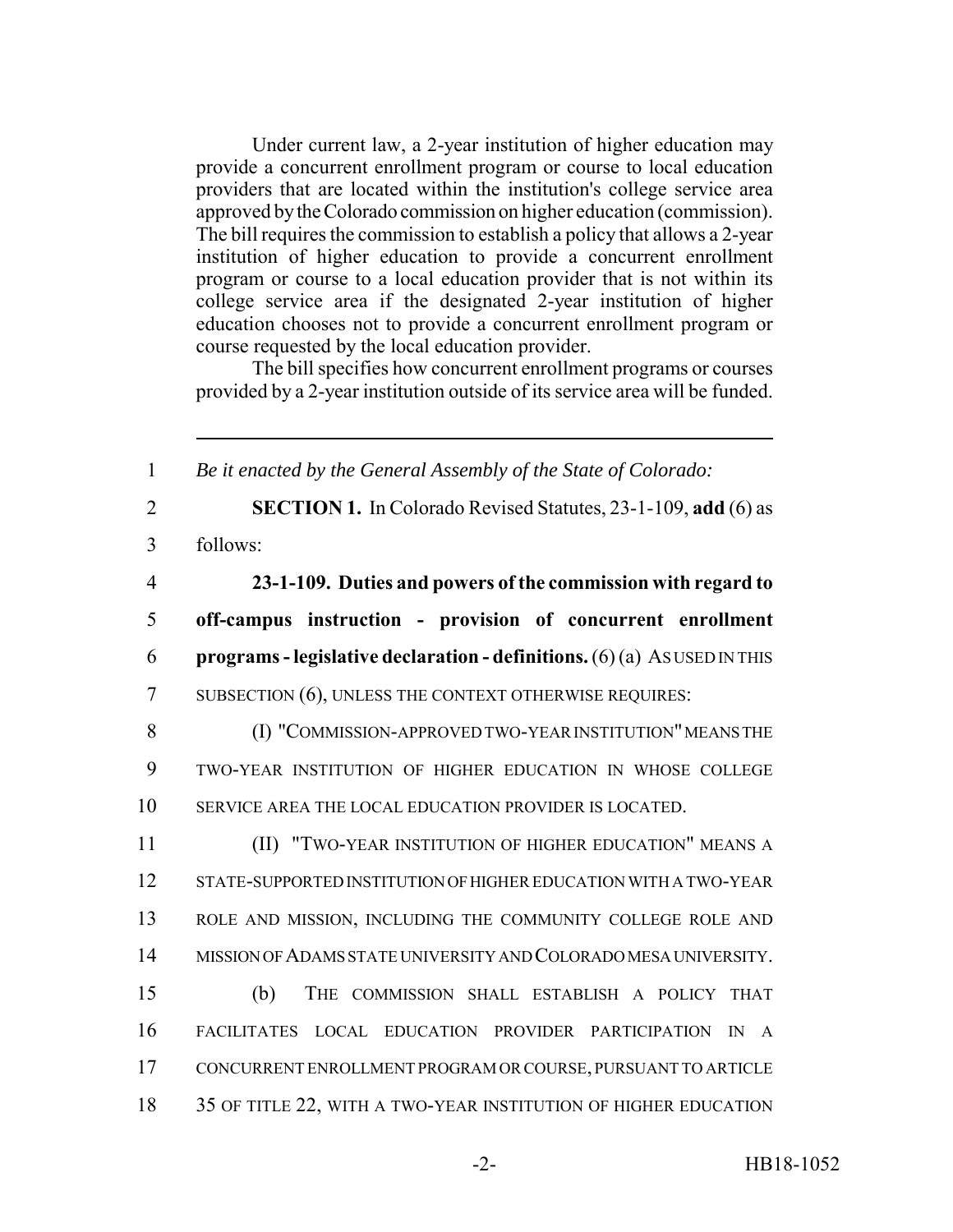THAT IS OUTSIDE OF THE GEOGRAPHIC BOUNDARIES OF THE COMMISSION-APPROVED COLLEGE SERVICE AREA IN WHICH THE LOCAL EDUCATION PROVIDER IS LOCATED. THE COMMISSION'S POLICY SHALL APPLY WHEN A LOCAL EDUCATION PROVIDER HAS REQUESTED IN WRITING, AFTER THE ADOPTION OF THE COMMISSION POLICY PURSUANT TO THIS SUBSECTION (6)(b), A CONCURRENT ENROLLMENT PROGRAM OR COURSE FROM THE COMMISSION-APPROVED TWO-YEAR INSTITUTION AND THE COMMISSION-APPROVED TWO-YEAR INSTITUTION DECLINES IN WRITING TO PROVIDE THE REQUESTED CONCURRENT ENROLLMENT PROGRAM OR COURSE.

 (c) NOTHING IN THIS SECTION REQUIRES A LOCAL EDUCATION PROVIDER TO ENTER INTO A COOPERATIVE AGREEMENT FOR A CONCURRENT ENROLLMENT PROGRAM OR COURSE OR PRECLUDES TWO-YEAR INSTITUTIONS OF HIGHER EDUCATION FROM ENTERING INTO VOLUNTARY SERVICE AREA WAIVER AGREEMENTS UNDER WHICH A TWO-YEAR INSTITUTION OF HIGHER EDUCATION AGREES TO ALLOW ANOTHER TWO-YEAR INSTITUTION OF HIGHER EDUCATION TO PROVIDE A CONCURRENT ENROLLMENT PROGRAM OR COURSE WITHIN ITS COMMISSION-APPROVED COLLEGE SERVICE AREA.

20 (d) WHEN A TWO-YEAR INSTITUTION OF HIGHER EDUCATION PROVIDES A CONCURRENT ENROLLMENT PROGRAM OR COURSE OUTSIDE OF ITS COMMISSION-APPROVED COLLEGE SERVICE AREA IN ACCORDANCE WITH 23 COMMISSION POLICIES ESTABLISHED PURSUANT TO SUBSECTION (6)(b) OF THIS SECTION OR PURSUANT TO A VOLUNTARY SERVICE AREA WAIVER AGREEMENT WITH ANOTHER TWO-YEAR INSTITUTION OF HIGHER 26 EDUCATION, THE CONCURRENT ENROLLMENT PROGRAM OR COURSE SHALL BE FUNDED AS THOUGH OFFERED AS ON-CAMPUS INSTRUCTION WITHIN THE